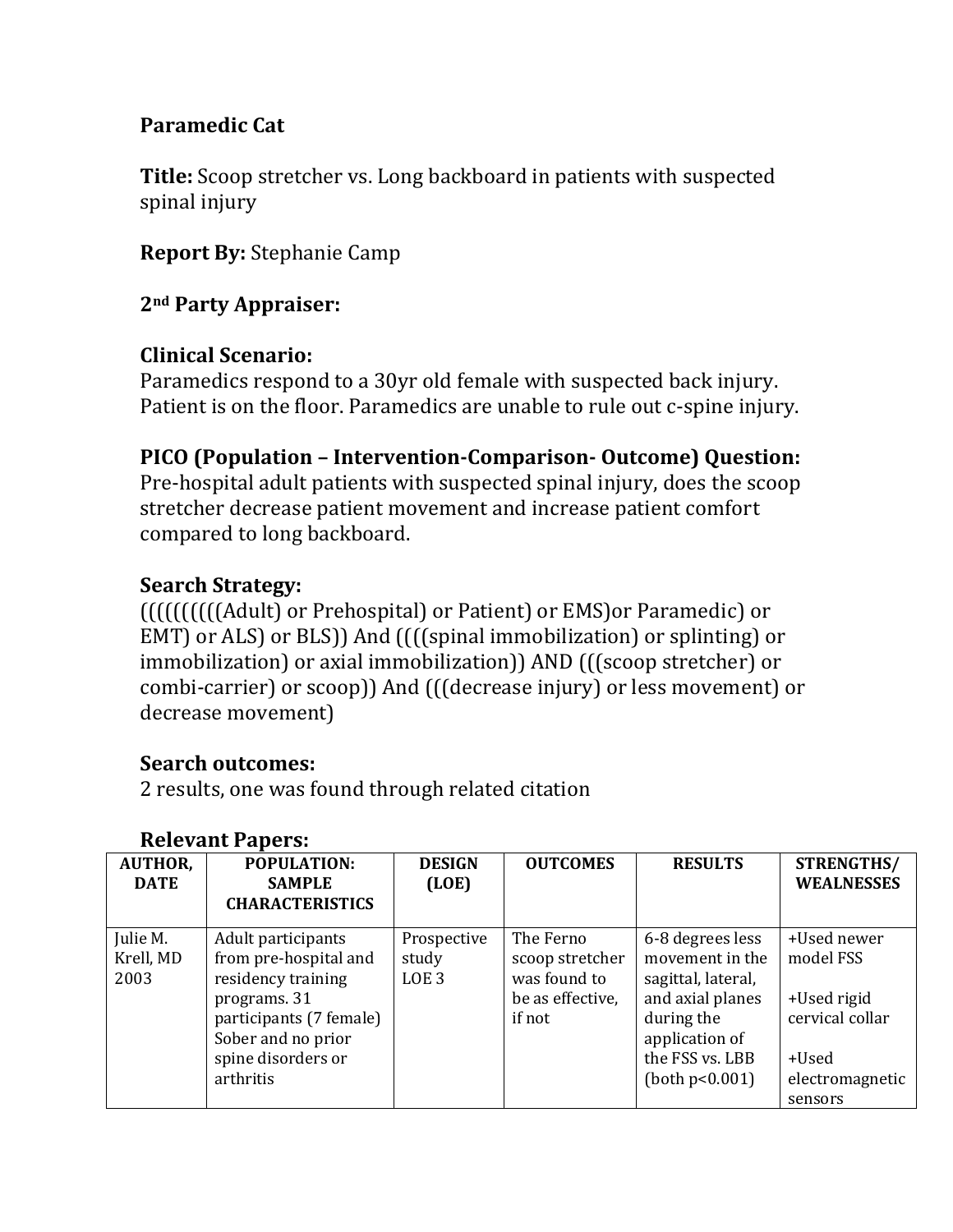|           |                        |             |                             | There was                      |                            |
|-----------|------------------------|-------------|-----------------------------|--------------------------------|----------------------------|
|           |                        |             |                             | greater                        | + Used                     |
|           |                        |             |                             | movement in                    | goniometer                 |
|           |                        |             |                             | both planes                    |                            |
|           |                        |             |                             | (sagittal and                  | -Participants              |
|           |                        |             |                             | lateral) during                | did not have               |
|           |                        |             |                             | the application                | any back                   |
|           |                        |             |                             | of the LBB                     |                            |
|           |                        |             |                             |                                | injuries                   |
|           |                        |             |                             | compared with                  |                            |
|           |                        |             |                             | application of                 | -Only able to              |
|           |                        |             |                             | the FSS                        | evaluate                   |
|           |                        |             |                             |                                | healthy non-               |
|           |                        |             |                             | FSS                            | injured patients           |
|           |                        |             |                             | demonstrated                   |                            |
|           |                        |             |                             | superior comfort               | -Did not test              |
|           |                        |             |                             | and perceived                  | comfort with               |
|           |                        |             |                             | security                       | LBB and FSS                |
|           |                        |             |                             |                                | placed on a                |
|           |                        |             |                             |                                | stretcher.                 |
| Gianluca  | 5 lightly embalmed     | Prospective | Decrease in                 | Log roll                       | + First                    |
| Del Rossi | cadavers with no       | study       | patient                     | maneuver not                   | measured with              |
|           | previous history of    |             |                             |                                |                            |
| PhD 2009  |                        | Level 3     | movement with               | only tends to                  | intact spines,             |
|           | cervical spine         |             | use of scoop                | create more                    | then with                  |
|           | pathology. First       |             |                             | motion than                    | complete                   |
|           | carried out on         |             | The execution               |                                |                            |
|           | cadavers with intact   |             |                             | various lifting                | segmental<br>lesion        |
|           |                        |             | of the log roll<br>maneuver | techniques but<br>also creates |                            |
|           | spines and then        |             | created more                |                                |                            |
|           | repeated after the     |             |                             | more segmental                 | + Tested log-              |
|           | creation of a complete |             | motion in all               | displacement                   | roll, lift-and-            |
|           | segmental lesion       |             | direction                   | than the scoop                 | slide technique            |
|           |                        |             |                             | stretcher,                     |                            |
|           |                        |             |                             | particularly in                | - Only tested              |
|           |                        |             |                             | the medial-                    | instability at             |
|           |                        |             |                             | lateral and                    | C5-C6 spinal               |
|           |                        |             |                             | anterior-                      | level                      |
|           |                        |             |                             | posterior                      |                            |
|           |                        |             |                             | directions                     | -Only tested 5<br>Cadavers |

## **Comments:**

- ‐ Only one of the studies was able to evaluate each device for comfort and sense of security
- ‐ No testing was done on real patients with diagnosed spinal injuries